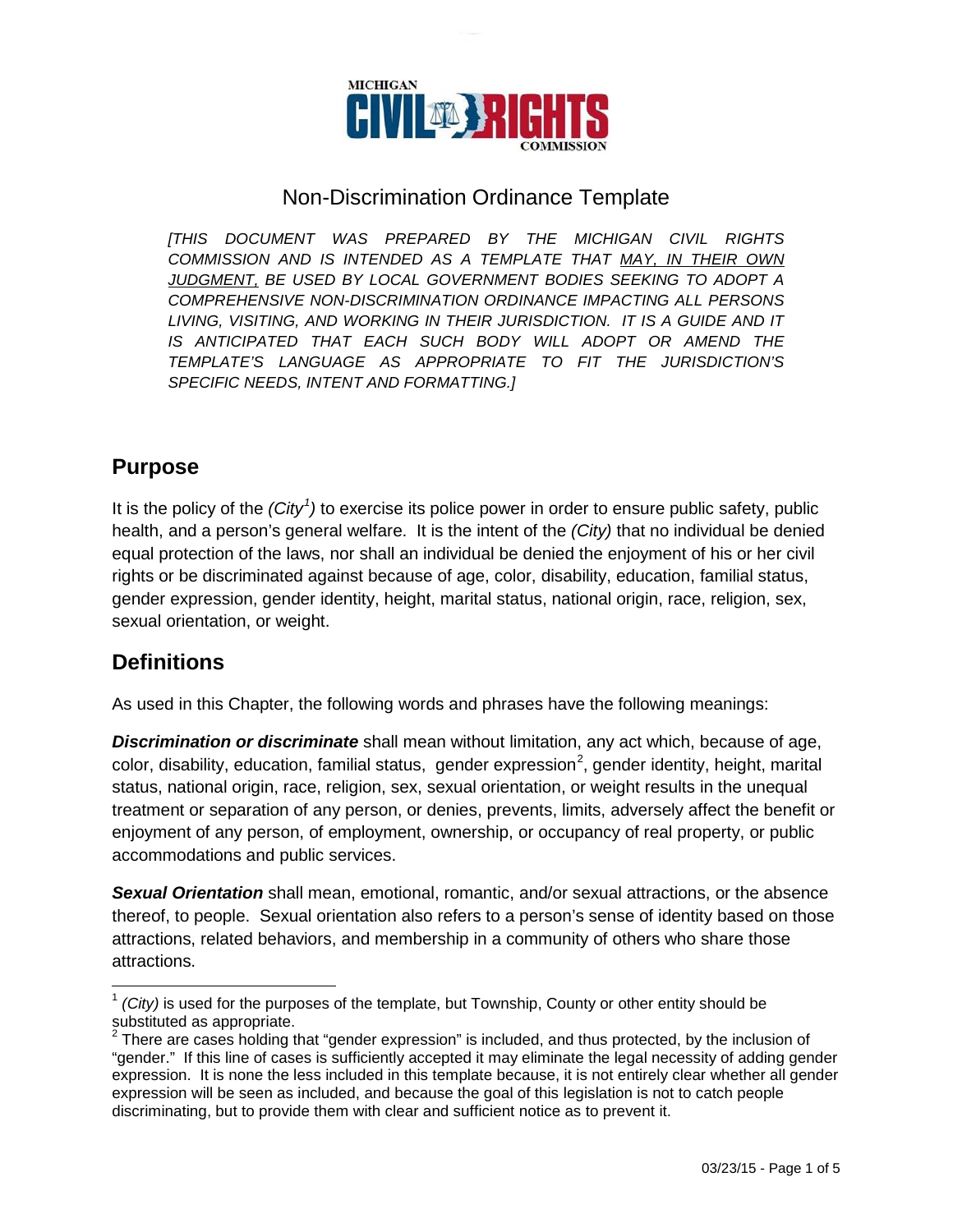*Gender Expression* shall be defined as, a gender-based appearance, expression, or behavior of an individual, regardless of the individual's assigned sex at birth.

*Gender Identity* shall be defined as, an individual's internal sense of their own sex and a defining component of sex.

## **Prohibition**

No person or persons shall discriminate against any person or persons within the *(City)* regarding employment, housing, public accommodations, and public services on the basis of age, color, disability, education, familial status, gender expression, gender identity, height, marital status, national origin, race, religion, sex, sexual orientation, or weight. To the extent that this ordinance confers benefits on any classes protected from discrimination under this ordinance, it shall not be construed to be preempted by state or federal statute.

# **Exceptions[3](#page-0-0)**

This ordinance shall not apply:

- 1) to a private club, or other establishment not in fact open to the public, except to the extent that the goods, services, facilities, privileges, advantages, or accommodations of the private club or establishment are made available to the customers or patrons of another establishment that is a place of public accommodation or is licensed by the state under Act No. 8 of the Public Act of 1933, being MCL §§ 436.1—436.58, the Michigan Liquor Control Act, as amended.
- 2) to a religious educational institution or an educational institution operated, supervised, or controlled by a religious institution or organization which limits admission or gives preference to an applicant of the same religion.
- 3) to the rental of housing accommodations in a building which contains housing accommodations for not more than two families living independently of each other if the owner or a member of the owner's immediate family resides in one of the housing accommodations, or to the rental of a room or rooms in a single-family dwelling by a person if the lessor or a member of the lessor's immediate family resides in the dwelling.
- 4) to the rental of housing accommodations for not more than (*Number*) [4](#page-1-0) months by the owner or lessor where it was occupied by him/her and maintained as his/her home for at

 $3$  Common acceptations are provided in this template, though the decision to include any or all of them is at the discretion of the enacting body.

<span id="page-1-0"></span><sup>&</sup>lt;sup>4</sup> (*Number*) is used for the purposes of this template. This provision is added to some ordinances in order to create an exception that applies when an owner is temporarily renting a home while on a vacation, sabbatical or work assignment for a period of up to 12 months.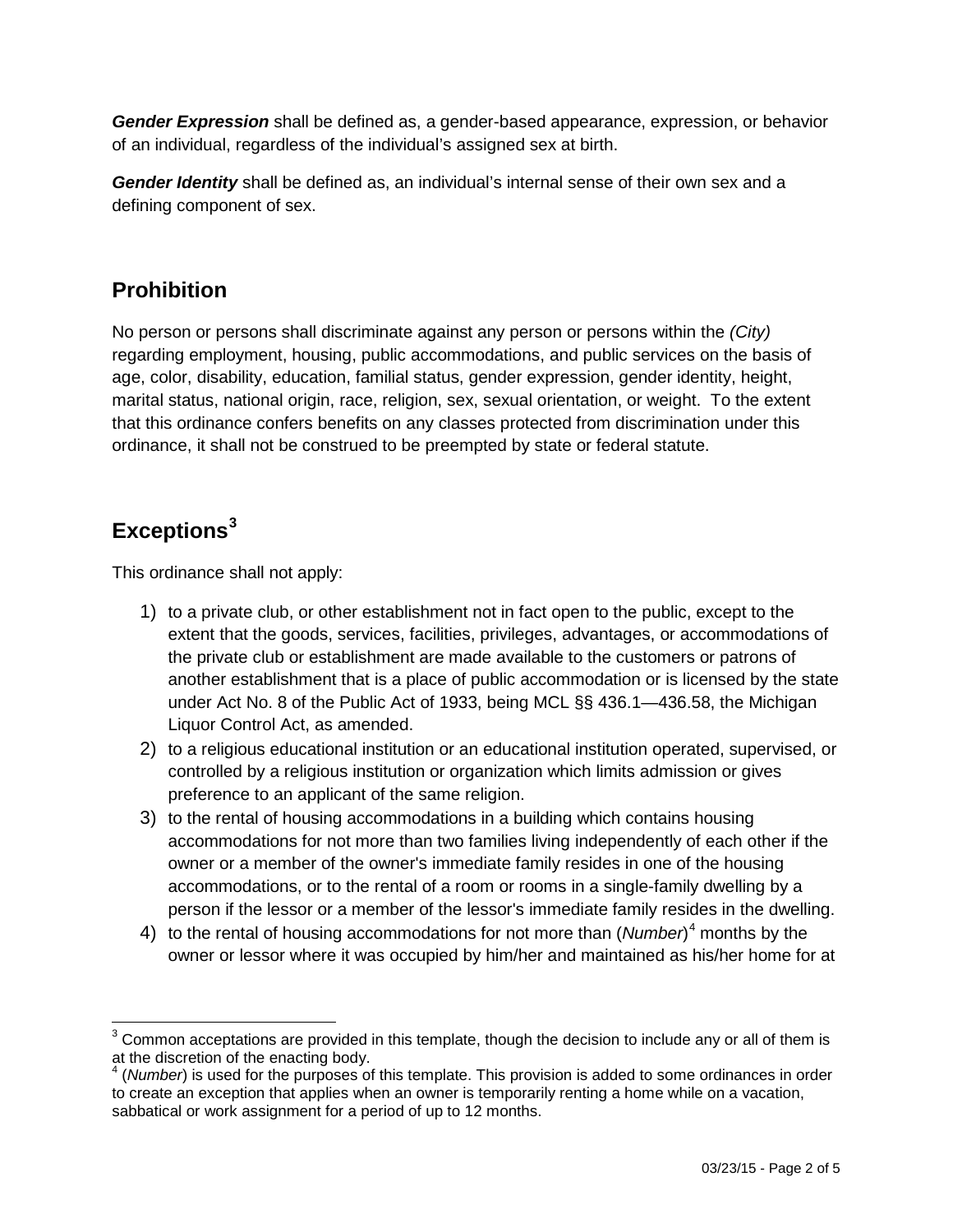least three months immediately preceding occupancy by the tenant and is temporarily vacated while maintaining legal residence.

- 5) with respect to age only, to the sale, rental or lease of housing accommodations meeting the requirements of federal, state or local housing programs for senior citizens, or accommodations otherwise intended, advertised, designed or operated, bona fide, for the purpose of providing housing accommodations for persons 50 years of age or older.
- 6) with respect to gender only, to a private educational institution which now or hereafter provides an education to only persons of one gender.
- 7) A governmental exemption shall not apply to any action by a governmental entity or agency where a person's qualification is expressly limited by statute, charter, ordinance or policy as otherwise provided at law.

## **Complaint Procedures**

- 1) If any individual has a grievance alleging a violation of this chapter, he/she has 180 calendar days from the date of the individual's knowledge of the allegedly discriminatory action or 180 calendar days from the date when the individual should have known of the alleged discriminatory action to file a complaint with the *(City)*'s *Human Rights Commission (HRC*) *[5](#page-1-0)* . If an individual fails to file a complaint alleging a violation of this chapter within the specified time frame, the complaint will not be considered by the *(HRC).*
- 2) The complaint should be made in writing to the *(HRC).* The complaint may be filed in person, by email, or by mail. The complaint must contain information about the alleged discrimination, such as name, address, phone number of the complainant and location, date and description of the alleged violation of this chapter.
- 3) Upon receipt, the *(HRC)*will review the complaint, provide a copy of the complaint to the *(City)* Attorney's Office, communicate with the complainant, and take appropriate action with respect to the matter, including, but not limited to:
	- A) Referring the complainant to other local, state or federal entities for investigation and remedy.
	- B) Informally mediating the matter between the involved parties.
	- C) Referring the complaint to the *(City)* Attorney for further investigation and action pursuant to this chapter.
	- D) Dismissing the complaint, after review with the *(City)* Attorney, if the allegations do not constitute a violation of this chapter.
	- E) The *(HRC)* will take action on the complaint within 90 days of receipt of the complaint. If additional time is necessary, the *(HRC)* will notify the complainant of the need for additional time. All communications with the complainant regarding

<span id="page-2-0"></span><sup>&</sup>lt;sup>5</sup> (HRC) is used for the purposes of this template. This body may be known by a different name, (e.g. Civil Rights Agency, Equal Opportunity Office), or this authority could be given to another entity all together, (e.g. a city attorney directly) and the correct body title should be substituted.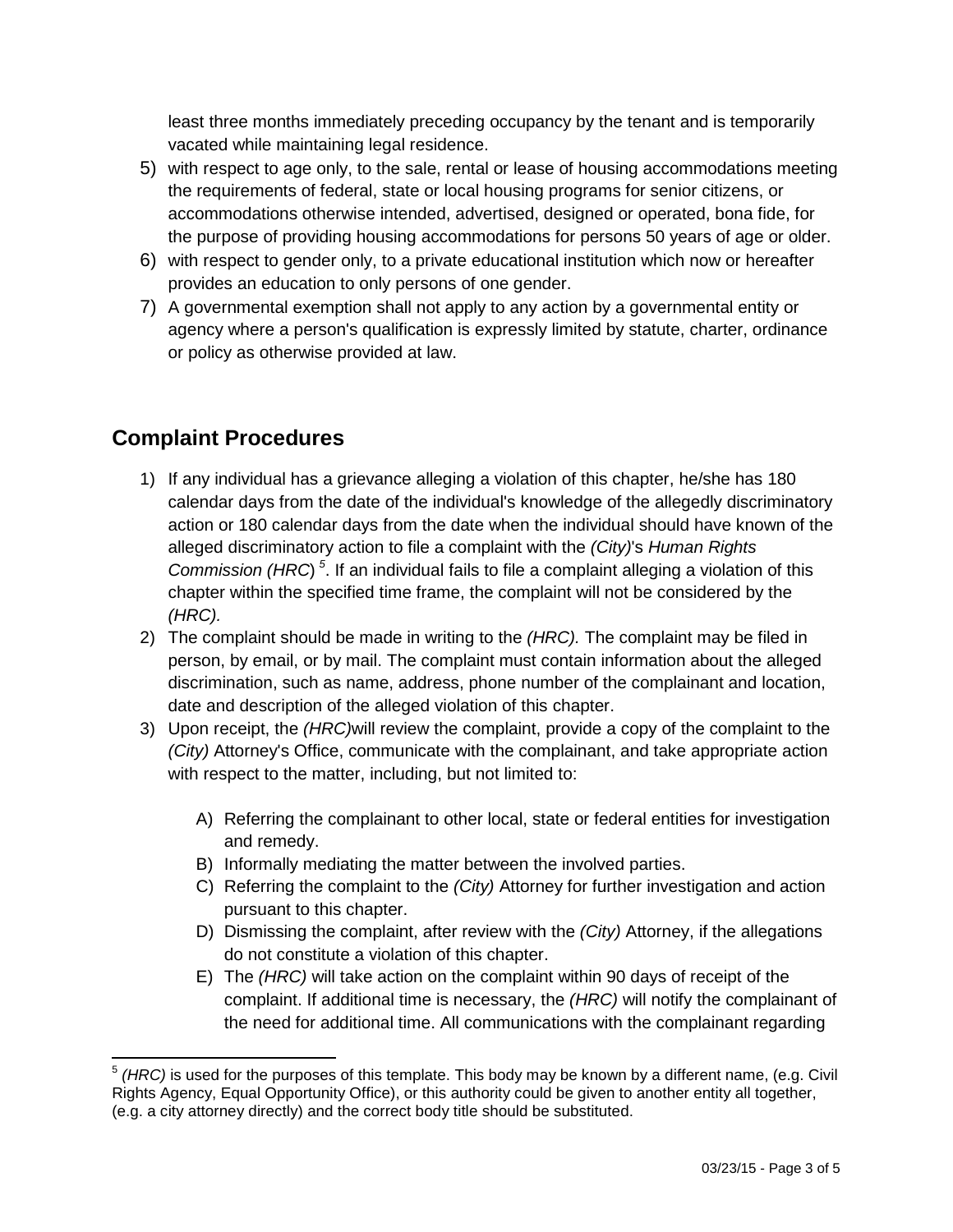actions taken or additional time necessary will be in writing, with a copy to the *(City)* Attorney.

- F) The *(City)* Attorney will notify the *(HRC)* in writing of actions taken by the *(City)* Attorney's Office on complaints referred to that office by the HRC.
- G) All complaints received by the *(HRC)* and responses from the *(HRC)* will be retained by the *(City)* of \_\_\_\_\_\_\_\_\_\_\_\_\_\_ for at least 3 years.
- H) The *(HRC)* will provide an annual report to *(City)* Council regarding the complaints received and actions taken.
- I) No individual shall provide false information to any authorized individual investigating a complaint regarding a violation of this chapter.
- J) For an investigation, the *(City)* Attorney may request a person to produce books, papers, records or other documents which may be relevant to a violation or alleged violation of this chapter. If said person does not comply with such request, the *(City)* Attorney may apply to the *(City)*'s County Circuit Court for an order requiring production of said materials.

## **Prosecution**

Prosecution for violation of this chapter may be initiated by the *(City)* Attorney on behalf of the affected individual on the basis of an investigation initiated by a complaint to *(HRC)* and may act based on evidence gathered by or findings of the *(HRC)*. [6](#page-2-0)

# **Violations, Fines, and Penalties**

Any person in violation of any of the provisions of this chapter shall be responsible for a municipal civil infraction, and upon a determination or admission of responsibility shall be subject to a civil fine of not more than \$500.00<sup>[7](#page-3-0)</sup>, costs of prosecution and such other costs, damages, expenses, sanctions, and remedies as authorized by law, including but not limited to, the Revised Judicature Act, and specifically MCL 600.8302, as amended.

# **Private Civil Action**

1) To the extent allowed by law, an individual who is the victim of discriminatory action in violation of this chapter may bring a civil action for appropriate injunctive relief or damages or both against the person(s) who acted in violation of this chapter.

 $6$  The actual process adopted by various jurisdictions will vary significantly, but must include the receipt of a complaint, the impartial investigation of the complaint, a decision based upon the investigation that there is legally sufficient evidence to proceed, and an adversarial hearing on the matter where the evidence is presented and a decision rendered.

<span id="page-3-0"></span> $<sup>7</sup>$  The amount of \$500 is often used, but is subject to the discretion of the enacting jurisdiction.</sup>